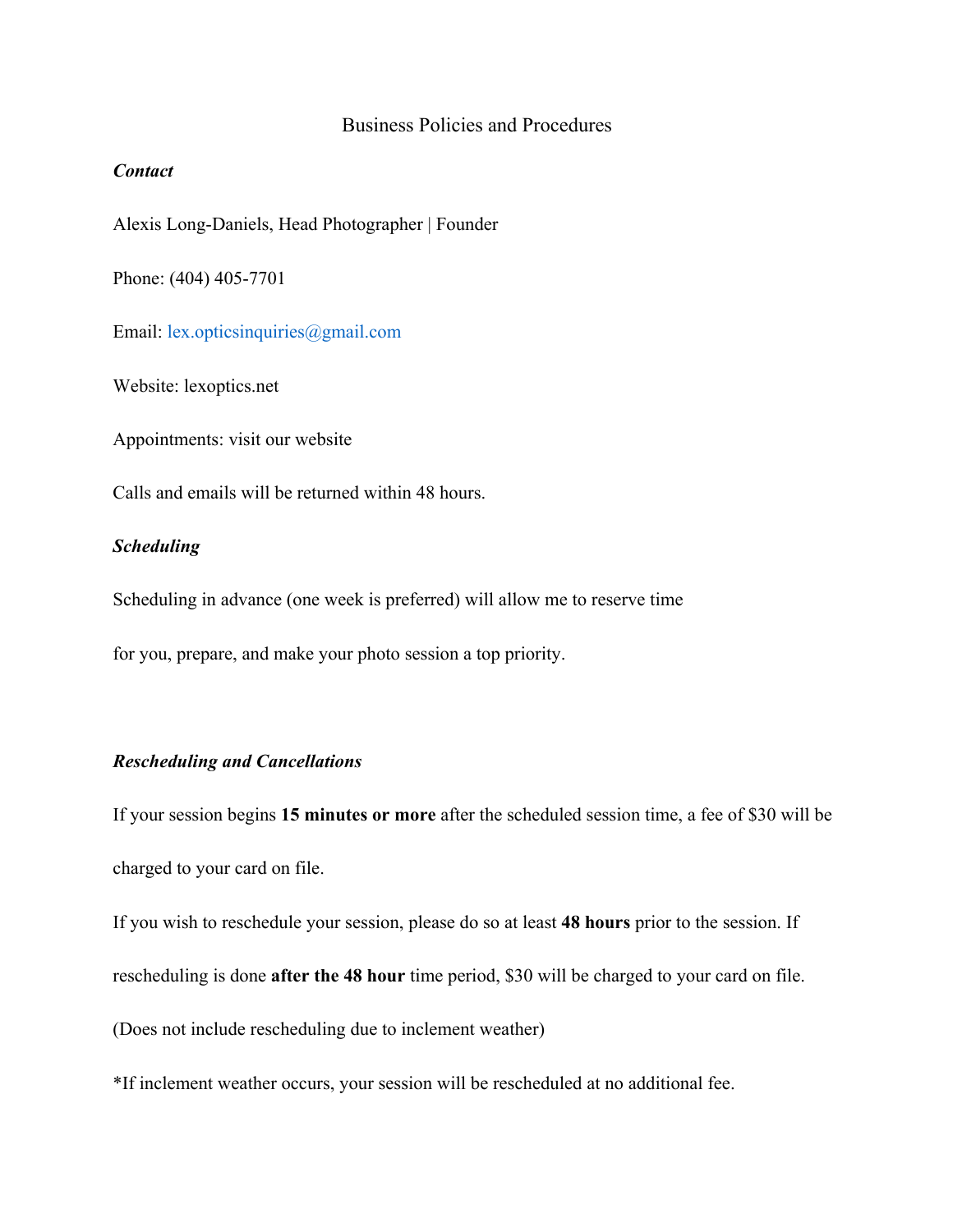If you wish to cancel your photo session, please do so at least **48 hours prior** to the session. If cancellation is done **after the 48 hour time period**, the remainder of your session fee will be charged to your card on file.

All cancellation and rescheduling late fees will be charged at the time of cancellation or rescheduling.

## *Confidentiality*

I adhere to a strict code of confidentiality and your information will never be divulged to any third party.

#### *Payments*

#### **All deposits and session fees are NON-REFUNDABLE!**

**Deposit of half of the session fee** is **required** at the time of booking any session or event to secure appointment slot. Invoices will be sent automatically following session appointment confirmation. Deposits are due at the time of receipt of the invoice. If payment is not received by end of day, session appointment will be cancelled. All customers **MUST** add at least one card on file at the time of completing invoice for deposit.

The remainder of payment for session will be taken at the end of each photo session or event via